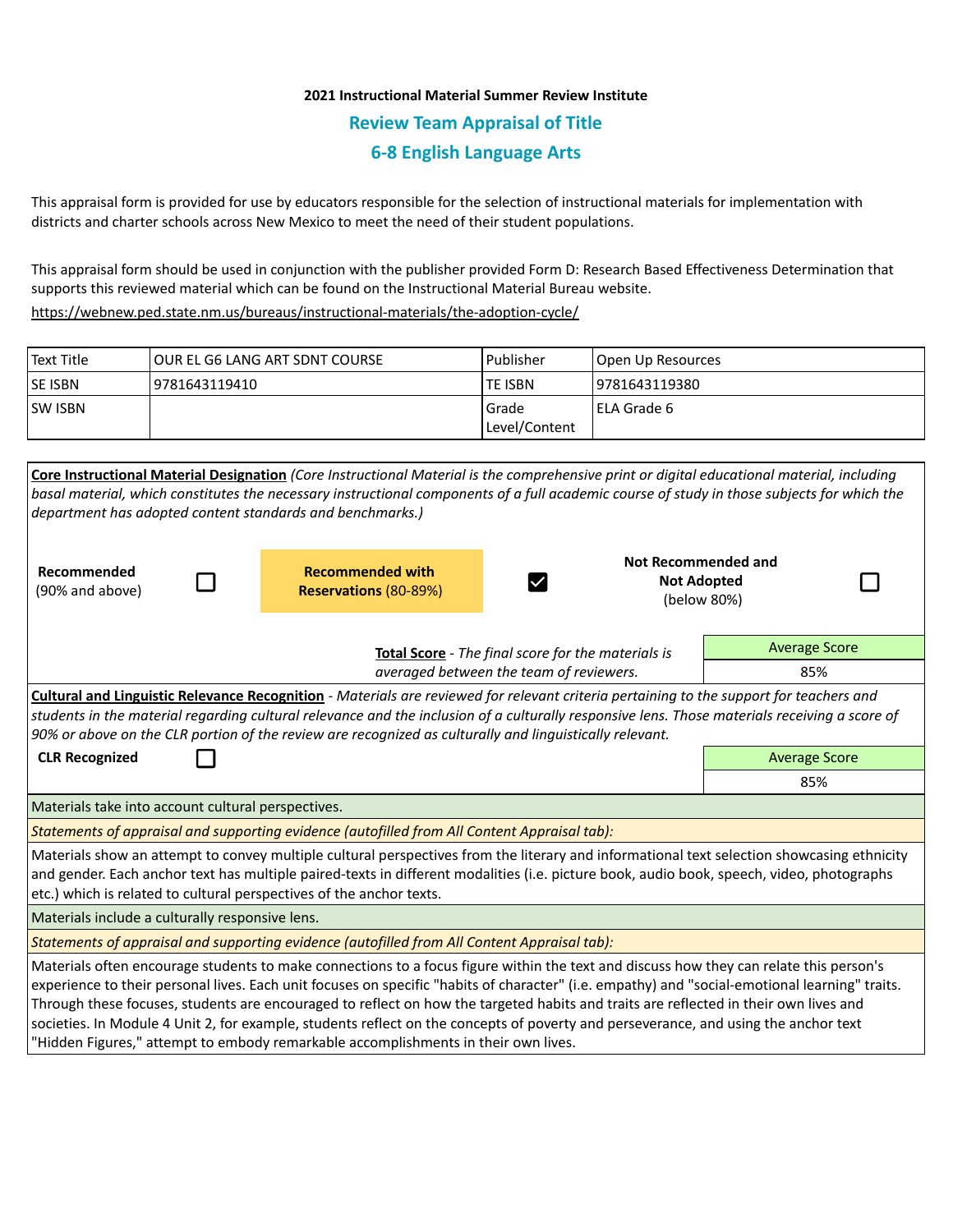**Standards Review** *- Materials are reviewed for alignment with the state adopted content standards, benchmarks and performance standards.*

Average Score

81%

Materials align with grade level ELA standards overall.

*Statements of appraisal and supporting evidence:* 

The materials address the CCSS ELA reading, writing, speaking, listening and language standards. The teacher guide and supporting materials provide scaffolding for standard expectations. Learning targets are stated for units and lessons. These learning targets are addressed during reading, writing, language, and speaking and listening instruction. The teacher is provided with text dependent guiding questions to support instruction and collaborative conversations. Supporting materials, including the support for English Language Learners, provide strategies and supports for varied levels of learners.

Materials align to reading standards.

*Statements of appraisal and supporting evidence:* 

The reading standards are generally reflected in the materials and focus on the prevalent plot elements such as theme, POV, character and setting, and how the author conveys these elements through particular details in the text. When working with informational texts, the curriculum requires students to examine topics from multiple perspectives, aligning with grade level RI standards. Figurative language, connotative language, domain specific language and the impact of word choice on tone are presented in Language Dives and are integrated into modules and units of the curriculum using the grade level texts that students are reading.

Materials align to writing standards.

*Statements of appraisal and supporting evidence:* 

The materials provide opportunities for students to write in a variety of text structures. This is highly evident in their Entrance Ticket, QuickWrite, Constructed Response, Exit Ticket and Culminating Writing Tasks that include writing checklists, goal setting, and selfreflection. "Extended" writing tasks focus on narrative writing, compare and contrast writing, problem-solution writing, argumentative writing and informative writing. Writing tasks include cross curricular work such as Mythology, Science and History. Students are supported with graphic organizers and sentence frames. Writing instruction includes models of writing samples, as well as peer and adult conversation related to writing. Curriculum does not have instruction regarding specific writing skills, including word choice and narrative sequence. There are activities that teach students to avoid plagiarism and evaluate the credibility of a source, but there is no opportunity to embed in-text citation.

Materials align to speaking and listening standards.

*Statements of appraisal and supporting evidence:* 

The materials include opportunities to participate in pairs, small group and whole group text-based discussions. There are graphic organizers to help students prepare for the tasks. Students are provided with opportunity to deliver presentations using their studentselected platforms.

Materials align to language standards.

*Statements of appraisal and supporting evidence:* 

Students learn the language standards through the use of Language Dives in every unit in every module and unit. Students are supported in acquiring language skills through sentence frames and sentence strips. Students acquire academic and domain-specific vocabulary words through the use of context clues, unlocking connotative meaning, use of grade level affixes and roots and predetermination of words using the dictionary. The skills taught in the Language Devices are connected with the text studied in the modules and units.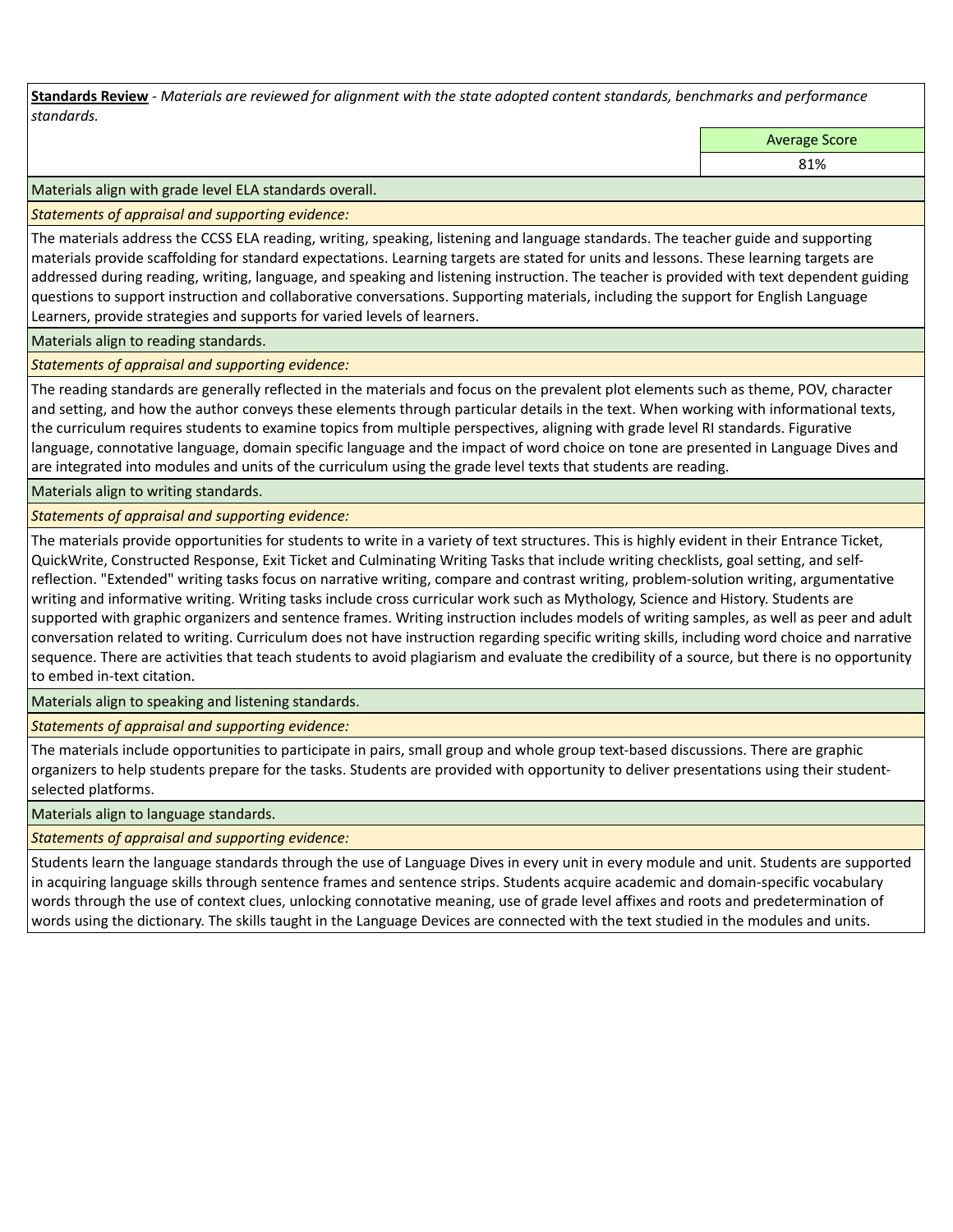**ELA Content Review** *- Materials are reviewed for relevant criteria pertaining to the support for teachers and students in the specific content area reviewed.*

Average Score

90%

Materials provide a selection and range of high-quality texts worthy of students' time and attention, exhibiting exceptional craft and thought and/or providing useful information.

*Statements of appraisal and supporting evidence:* 

The content in the reading selections exposes students to real-world issues and reveals patterns of society, creating opportunities for rigorous discussion and writing tasks that build knowledge surrounding a certain topic. The selections are free from stereotypes and bias that create a safe learning environment for all ideas to be shared and heard. The diversity of topics reaches a wide-range of students' interests, enhancing engagement in the classroom.

Questions in the materials are high-quality text-dependent and text-specific questions. The overwhelming majority of these questions are text-specific and draw student attention to the particulars in the text.

*Statements of appraisal and supporting evidence:* 

Effective questioning techniques invite students back into the text to find supporting details as evidence to support their analysis. Students interact with the text with multiple-choice, short-responses, oral-responses, graphic organizers, and culminating activities. There is level of rigor based on the Bloom's Taxonomy and evidence of a logical progression of questioning. Routine structures allow textdependent questioning throughout each unit of each module.

Materials provide scaffolding and supports to enable students' learning of English language arts.

*Statements of appraisal and supporting evidence:* 

Scaffolding activities occur in an effective pattern throughout the modules in the progression of formative to summative tasks. Repeated scaffolds reinforce student expectations across units, promoting students' academic progress. There are alternative lessons and modified lessons that support English Language Learners. Teachers are provided with suggestions for accommodating the needs of all students through differentiated instruction. To conceptualize student learning, students are presented with an exemplar model of the expected task and an outline that guides them to achieve the same outcome.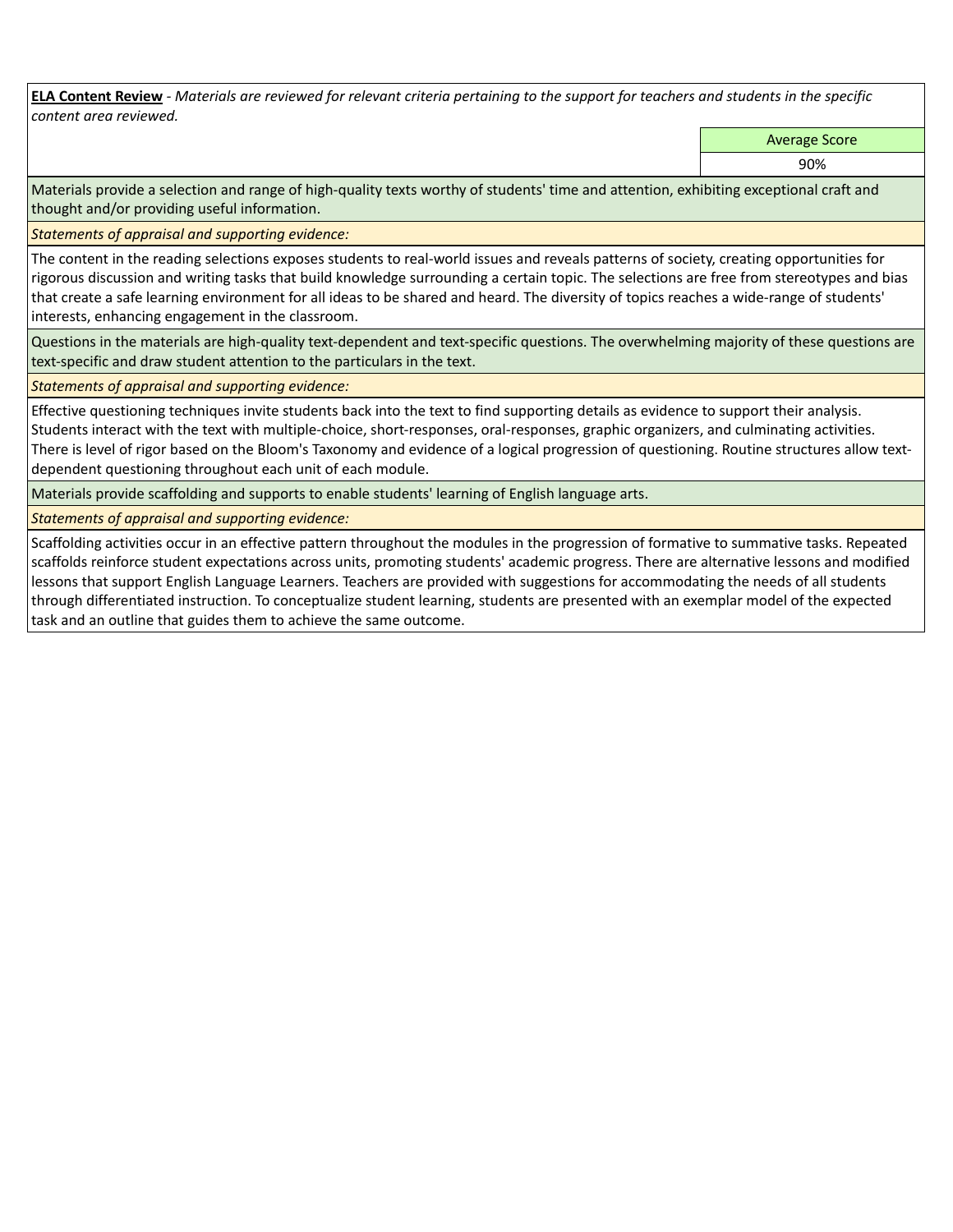**All Content Review** *- Materials are reviewed for relevant criteria pertaining to the support for teachers and students in the material regarding the progression of the standards, lesson structure, pacing, assessment, individual learners and cultural relevance.*

Average Score

92%

Materials are coherent and consistent with the standards that all students should study in order to be college and career ready.

*Statements of appraisal and supporting evidence:*

Materials cover the full intent of grade-specific standards for all students, including ELLs and advanced learners. Materials provide a collective list of the reading, writing, listening and speaking, and language standards that will be covered in each module. Alongside the list of standards, materials provide a collective list of lessons for every unit in each module. Each lesson has an organized flow of the unit that lists the focus standards, supporting standards, ongoing assessments, opportunities to extend learning, collaborative activities, technology and multimedia integration, vocabulary, and work time for homework. Finally, the curriculum map includes lists of lessons and activities across modules and units in various texts.

Materials are well designed and take into account effective lesson structure and pacing.

*Statements of appraisal and supporting evidence:*

The materials provide a detailed overview for each unit of study that helps the teacher pace instruction appropriately. In this overview, teachers can see the progression of skills as expressed in the daily learning targets and ongoing assessments. The outline provides a wellcrafted sequence of instruction in the daily lessons (opening, work time, closing and assessment, and homework) and in the unit as a whole. Each lesson starts with a collective list of the standards, supporting standards, daily objectives, and assessments. Then, each lesson outlines a flow of instruction, opportunities to extend learning for higher-achieving students, and suggestions for how the teacher can support all students including ELLs and struggling readers. Most lessons contain daily language objectives for students with differentiated instruction opportunities within the "Opportunities to Extend Learning" section or "Support All Students" section of the lesson plan. The structure of the lessons, language dives, quickwrites, and checklists maintain the same visual layout throughout each unit and lesson, creating consistent routine in instruction.

Materials support teacher planning, learning, and understanding of the standards.

*Statements of appraisal and supporting evidence:*

At the end of each lesson, materials give educators guidance on how to adequately prepare for the following day's lesson either through reading an excerpt of a text, posting learning goals, preparing copies, etc. Within each lesson, educators are guided on how to implement certain strategies to help students' academic development through guided questions, strategic grouping and gist. For every lesson, there are explicitly stated standards that communicate the learning targets. For each of those standards, the materials show examples of how these standards unfold in the lesson.

Materials offer teachers resources and tools to collect ongoing data about student progress on the standards.

*Statements of appraisal and supporting evidence:*

At the end of every unit, there is a standard-based reflection that provides an opportunity for teachers to give intentional feedback to students. Students explain the progress they have made toward particular learning goals. Throughout the modules, consistent formative and summative assessments allow teachers to keep track of the progress of the students.

Materials support effective use of technology to enhance student learning.

*Statements of appraisal and supporting evidence:*

At the beginning of each module, there is a section that outlines opportunities for digital learning. It clearly states the digital tool, the purpose of the tool, the suggested use of the tool, and the website where the teacher can locate the digital resource.

Materials can be easily customized for individual learners.

*Statements of appraisal and supporting evidence:* 

Although the performance task in each module focuses on a set piece of direction, there are a few items students can customize as they aim to complete their assessment (i.e. working in partners). These options give students a sense of freedom as they maneuver through tasks, but also allow students to meet the target goals in ways that align with their special learning needs

Materials give all students extensive opportunities and support to explore key concepts.

*Statements of appraisal and supporting evidence:*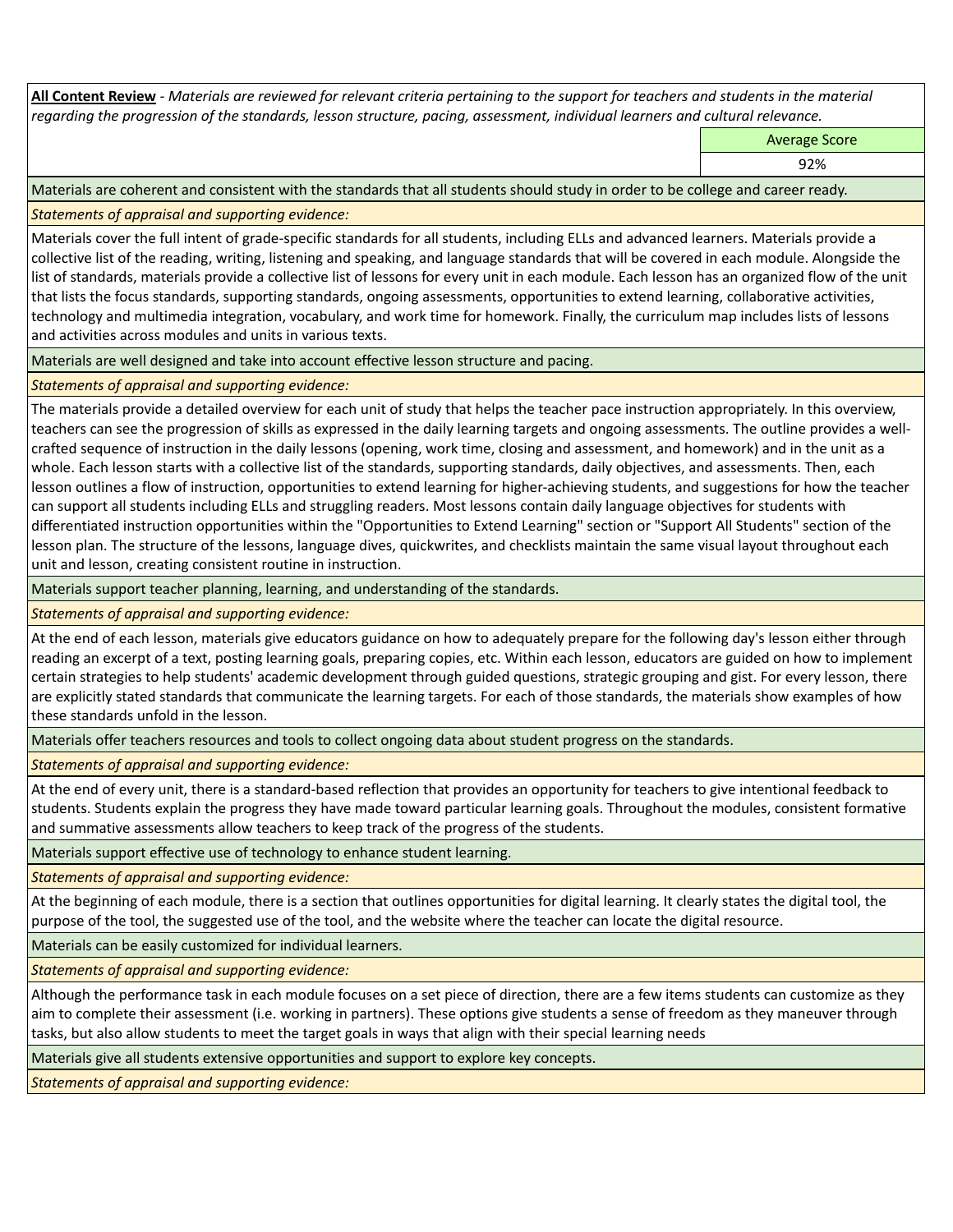The materials come with booklets that give alternative lessons and activities for ELLs. Additionally, each lesson consists of a section titled "Support All Students,", which includes all learners, not just ELLs. Within this section, there are differentiated versions of questions that teachers can ask based on the students' progress or learning needs.

Materials take into account cultural perspectives.

*Statements of appraisal and supporting evidence:*

Materials show an attempt to convey multiple cultural perspectives from the literary and informational text selection showcasing ethnicity and gender. Each anchor text has multiple paired-texts in different modalities (i.e. picture book, audio book, speech, video, photographs etc.) which is related to cultural perspectives of the anchor texts.

Materials include a culturally responsive lens.

*Statements of appraisal and supporting evidence:*

Materials often encourage students to make connections to a focus figure within the text and discuss how they can relate this person's experience to their personal lives. Each unit focuses on specific "habits of character" (i.e. empathy) and "social-emotional learning" traits. Through these focuses, students are encouraged to reflect on how the targeted habits and traits are reflected in their own lives and societies. In Module 4 Unit 2, for example, students reflect on the concepts of poverty and perseverance, and using the anchor text "Hidden Figures," attempt to embody remarkable accomplishments in their own lives.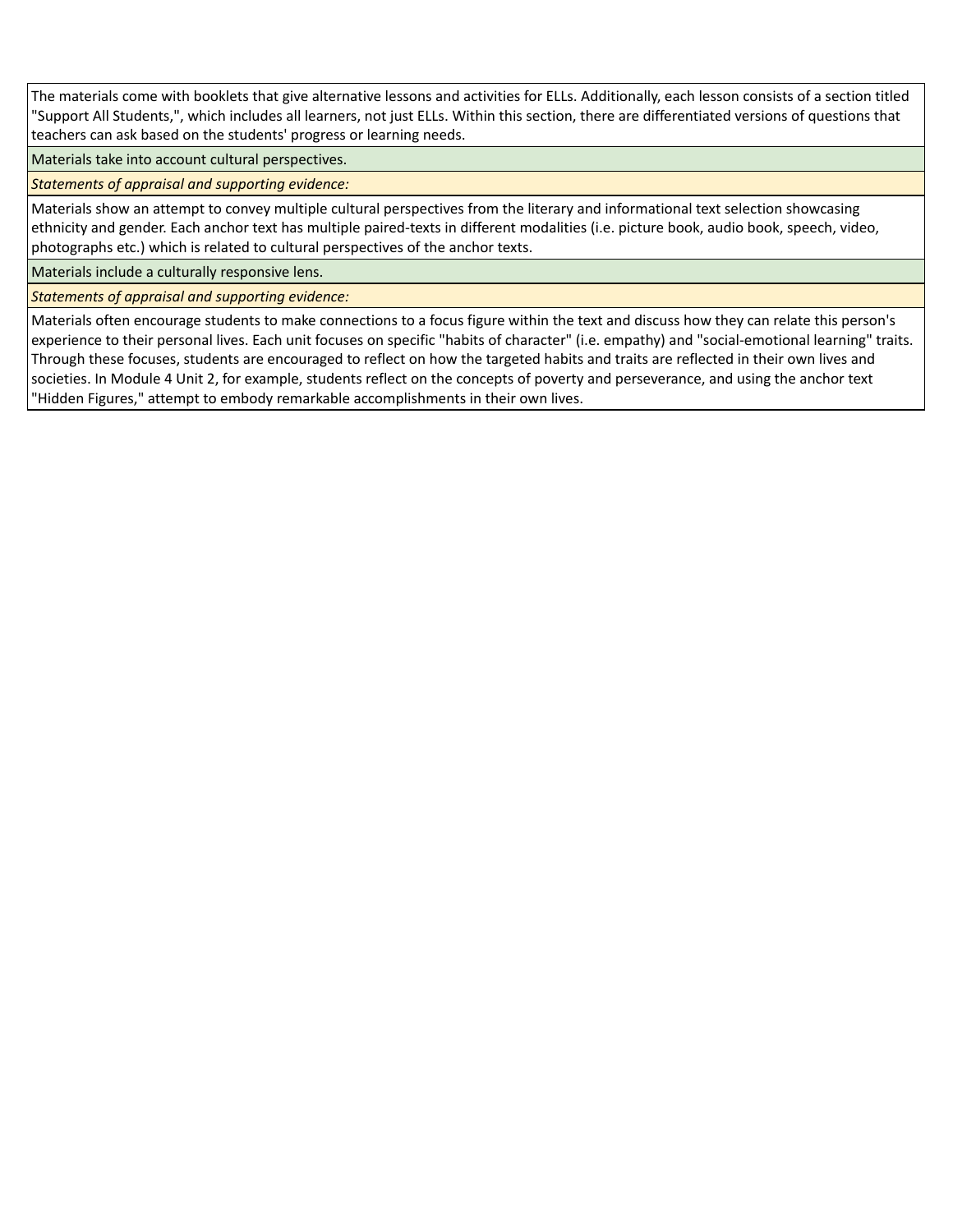**Reviewers' Professional Summation** *- These materials are reviewed by Level II and Level III educators from across New Mexico. The reviewers have brought their knowledge, experience and expertise into the review of these materials. They offer here their individual summary of the material as a whole.*

Reviewer #: 43

*Background and experience:*

I am a Level-III ELA teacher with 10 years teaching experience. I have a BA in Secondary Education, majoring in English, and a Master's degree in Communications. Currently, I am teaching English Language Arts to sixth through eighth grade middle school students on the reservation.

### *Professional summary of material:*

The curriculum as a whole shows an attempt to target the ELA standards. Each lesson in the module has an organized routine exhibiting the list of the focus standards, supporting standards, ongoing assessments, opportunities to extend learning, collaborative activities, technology and multimedia integration, vocabulary building, work time, and homework support for families. There are scaffolding activities that follow an effective pattern throughout the student workbook. The selection of texts exposes students to real-world issues and reveals patterns of society. This provides opportunities for rigorous discussion and writing tasks that build knowledge surrounding a particular topic. There is consistent data collection of students' progress through the myriad of question formats, graphic organizers, and a culminating activity that consistently occurs in every lesson across four modules. However, there is a limited opportunity to showcase multiple cultural perspectives as the anchor texts are limited mainly to Greek Mythology, African, African-American, and Native American informational and literary reading materials. There is no evidence of poetry and drama selections incorporated in the curriculum. Furthermore, although the learning targets are explicitly stated for each unit or lesson, they are not evident in the design of the instruction as the teacher guide materials often lack concrete connections between the standard expectations and outline of instructions. Thus, teachers are referred to multiple materials in order to grasp the specific and detailed flow of the lesson, which is time-consuming and makes the teacher guide less effective.

#### Reviewer #: 44

*Background and experience:*

I have been a high school ELA teacher for 27 years in New Mexico public schools. I have taught all grade levels in high school including 9- 12 and team taught inclusion classes for 24 years. I have been an AP English Literature and Composition teacher for the past 12 years. I have been the ELA department chair for the past ten years. I am also a Teacher Leader Facilitator for my school and an active member of our instructional council. I have been on the district textbook adoption committee for several years in the past. I have led many lessons for professional development for not only my department but also for the entire school around literacy. I continue to work closely with several other ELA teachers throughout our district to ensure alignment. I also started alignment meetings between my high school and our feeder middle schools to ensure standard alignment; I continue to lead that forum.

## *Professional summary of material:*

Instructional materials address all the standards to some degree. The format of the hard-copy student materials is thorough and welldeveloped. The range of reading material in the anchor texts does not demonstrate sufficient diversity. However, study of reading selections provides many opportunities for differentiation and extension, including separate materials for ELL students. Speaking and listening skills are addressed through pair-share, discussions, and presentations; vocabulary and grammar skills are addressed through lessons, graphic organizers, and annotations in the text. Language Dives and Writing Activities are well-scaffolded. At the end of each unit, instructions are provided for argumentative, informative, and narrative writing, with a focus on the full writing process. While the materials contain some diverse literature, there is very little to no Hispanic or Asian literature. Furthermore, materials that highlight connections between cultures or allow students to make cultural comparisons or use home language are limited.

## Reviewer #: 45

*Background and experience:*

I graduated from UNM with a bachelor's degree in elementary education with an emphasis in science and language arts. I graduated from ENMU with a master's degree in curriculum and instruction with an emphasis in literacy education. I have my Level III NMPED Teaching License and have been teaching middle school ELA for the past 8 years. In addition to my educational and career experience, I have also conducted, presented, and published literacy research regarding the impact of situated literacy on student achievement in the literacy classroom.

*Professional summary of material:*